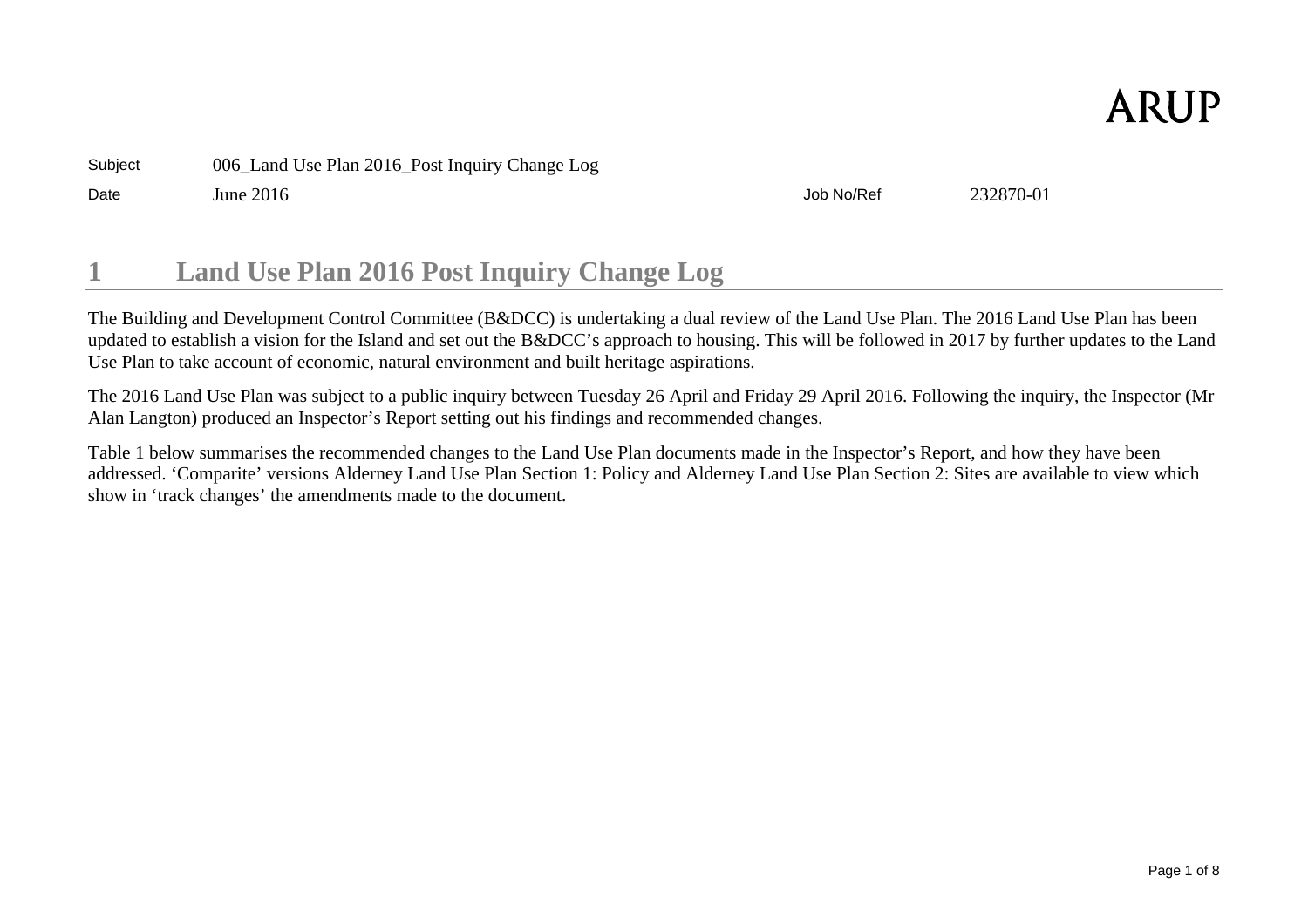Date June 2016 Job No/Ref 232870-01

| Inspector's<br><b>Report</b><br>page / para | <b>Inspector's suggested change</b>                                                                                                                                                                                                 | <b>Response and action</b>                                                                                                                                                                                                                                                                                                                                                                                                                                                                                                                                                                                                                                                                                                                                                                                                                                                                                  | <b>Location of</b><br>change                                                          |
|---------------------------------------------|-------------------------------------------------------------------------------------------------------------------------------------------------------------------------------------------------------------------------------------|-------------------------------------------------------------------------------------------------------------------------------------------------------------------------------------------------------------------------------------------------------------------------------------------------------------------------------------------------------------------------------------------------------------------------------------------------------------------------------------------------------------------------------------------------------------------------------------------------------------------------------------------------------------------------------------------------------------------------------------------------------------------------------------------------------------------------------------------------------------------------------------------------------------|---------------------------------------------------------------------------------------|
| P4 / 2.1                                    | Clarification that supplementary planning guidance<br>(SPG) does not form part of the Land Use Plan<br>(LUP), but is appended to it. It provides guidance,<br>definition and/or clarification on the LUP and does<br>not modify it. | Agreed.<br>Additional text added to Section 1:<br>"Supplementary Planning Guidance may be adopted and<br>issued by the B&DCC to provide further information or detail<br>of those matters specified within the policies of the Land Use<br>Plan. The purpose of Supplementary Planning Guidance is to<br>enable the provision of further guidance to applicants and aid<br>the consistent application of the Land Use Plan policies."<br>Additional text added to Section 2:<br>"Supplementary Planning Guidance may be adopted and<br>issued by the Building and Development Control Committee<br>to provide further information or detail of those matters<br>specified within the policies of the Land Use Plan. The<br>purpose of Supplementary Planning Guidance is to enable the<br>provision of further guidance to applicants and aid the<br>consistent application of the Land Use Plan policies." | Section 1,<br>$1.3.3$ (new),<br>P <sub>1</sub><br>Section 2,<br>Introduction,<br>P1/2 |
| P4/2.2                                      | Section 1 title: omit Guidelines from title.                                                                                                                                                                                        | Agreed.<br>Document now titled Alderney Land Use Plan Section 1:<br>Policy and references to previous title across documents has<br>been amended.                                                                                                                                                                                                                                                                                                                                                                                                                                                                                                                                                                                                                                                                                                                                                           | Various<br>changes in<br>Section 1<br>and Section<br>$\overline{2}$                   |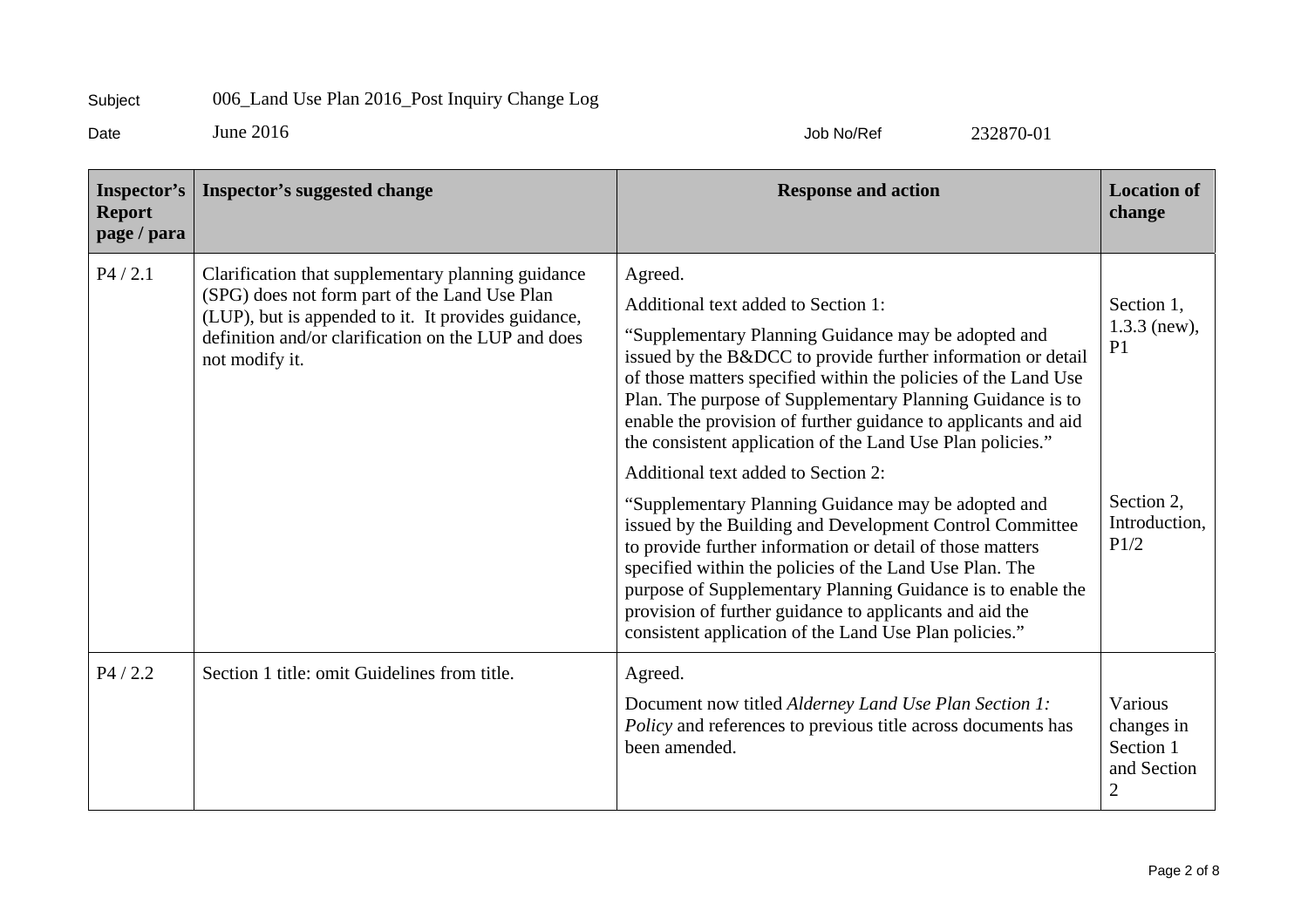Date June 2016 Job No/Ref 232870-01

| Inspector's<br><b>Report</b><br>page / para | <b>Inspector's suggested change</b>                                                                                             | <b>Response and action</b>                                                                                                                                                                                                                                                                                | <b>Location of</b><br>change                           |
|---------------------------------------------|---------------------------------------------------------------------------------------------------------------------------------|-----------------------------------------------------------------------------------------------------------------------------------------------------------------------------------------------------------------------------------------------------------------------------------------------------------|--------------------------------------------------------|
| P4 / 2.2                                    | Section 2 update: replace 'guidelines' in each section<br>with 'policies'.                                                      | Agreed.<br>References to 'guidelines' in the Designated Area section of<br>Section 2 replaced with 'policies'.                                                                                                                                                                                            | Various<br>changes in<br>Section 2                     |
| P4 / 2.2                                    | Other non-material changes made 'without recourse<br>to a further public inquiry'.                                              | A number of changes have been made to the Land Use Plan<br>documents to ensure they remain consistent with the<br>legislative framework. These changes are non-material to the<br>versions subject to inquiry.                                                                                            | Various<br>changes in<br>Section 1<br>and Section<br>2 |
| P4/2.3                                      | Update legacy wording referring to 'States Housing'<br>to AHA housing.                                                          | Agreed.<br>References to States housing in Section 2 amended to<br>Alderney Housing Association housing.                                                                                                                                                                                                  | Section 2,<br>P18, P27,<br>P30                         |
| P8/2.38                                     | Updated wording to the $4th$ guiding principle (LUP<br>Section 1) following views of the Inspector and the<br>Alderney Society. | Agreed.<br>The Guiding Principle now reads:<br>"Values, Protects and Sustainably Manages its Built and<br><b>Cultural Environment:</b> A community which values, protects<br>and sustainably manages its unique culture and promotes its<br>distinct heritage and character both above and below ground." | Section 1,<br>2.3, P4                                  |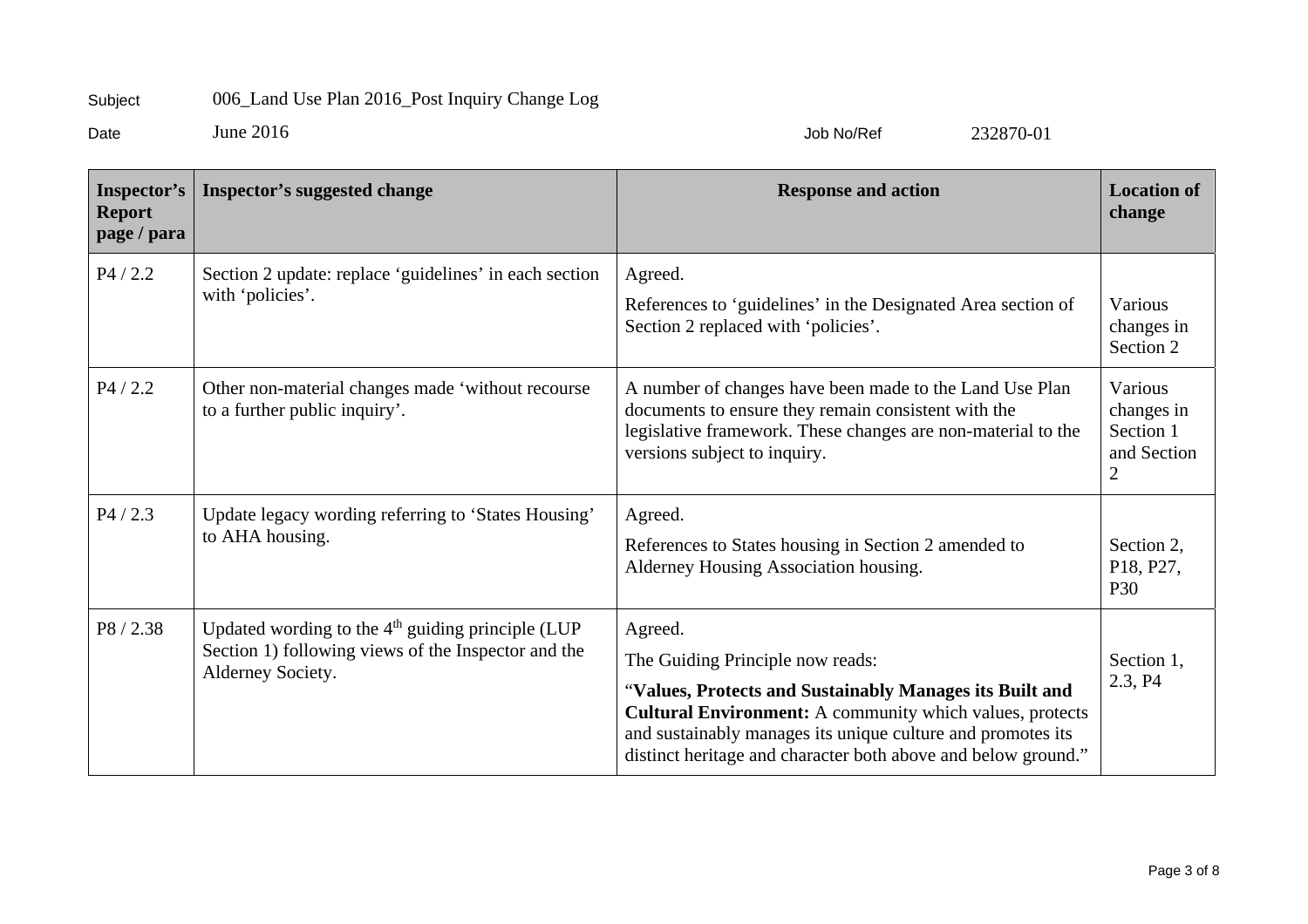Date June 2016 Job No/Ref 232870-01

| Inspector's<br><b>Report</b><br>page / para | Inspector's suggested change                                                    | <b>Response and action</b>                                                                                                                                                                                                                                                                                        | <b>Location of</b><br>change |
|---------------------------------------------|---------------------------------------------------------------------------------|-------------------------------------------------------------------------------------------------------------------------------------------------------------------------------------------------------------------------------------------------------------------------------------------------------------------|------------------------------|
| P16/2.82                                    | Policy HOU2 to also require implementation of an<br><b>Employment Strategy.</b> | Agreed.<br>Policy HOU2 now reads:<br>"Proposals for major schemes will be required to submit and<br>implement an 'Employment Strategy' as part of any planning<br>application, covering both construction and operation phases<br>of the development "                                                            | Section 1,<br>5.2.2, P22     |
| P16/2.82                                    | Provision of SPG on development requiring an<br><b>Employment Strategy.</b>     | It is agreed that SPG on Employment Strategies should be<br>provided. This will be developed alongside the production of<br>the Employment Strategy and Phase 2 of the Land Use Plan<br>review taking place in 2016-2017.<br>The wording of the supporting text already provides a<br>'placeholder' for this SPG. | N/A                          |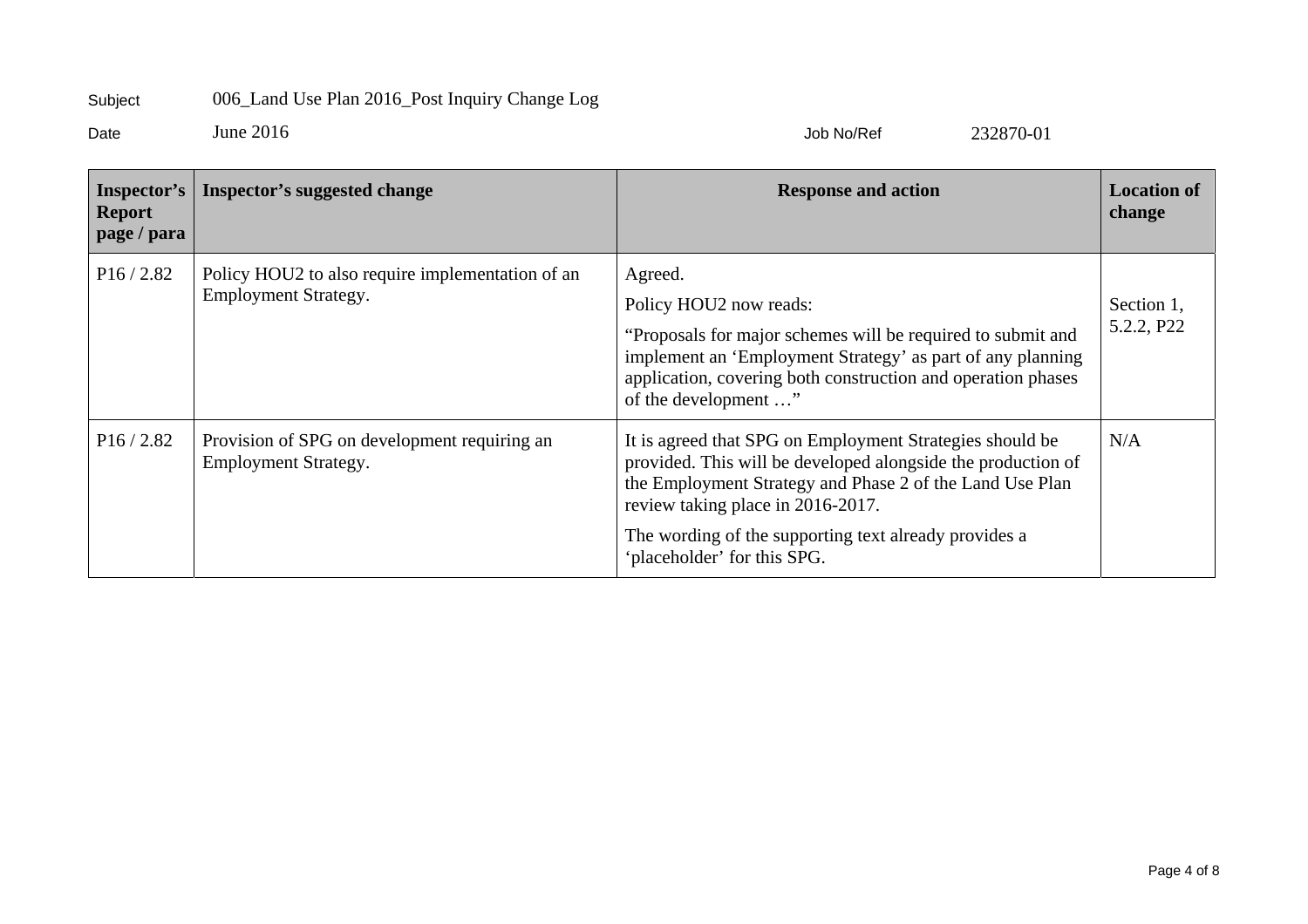Date June 2016 Job No/Ref 232870-01

| Inspector's<br><b>Report</b><br>page / para | Inspector's suggested change                                                                                                                                          | <b>Response and action</b>                                                                                                                                                                                                                                                                                                                                                                                                                                                                                                                                             | <b>Location of</b><br>change  |
|---------------------------------------------|-----------------------------------------------------------------------------------------------------------------------------------------------------------------------|------------------------------------------------------------------------------------------------------------------------------------------------------------------------------------------------------------------------------------------------------------------------------------------------------------------------------------------------------------------------------------------------------------------------------------------------------------------------------------------------------------------------------------------------------------------------|-------------------------------|
| P22 / 3.21                                  | Rewording 2) (c) (2) [correction – should be 2) (c)<br>$(3)$ ] to avoid unintended misreading that<br>unsympathetic developments could be more than<br>three storeys. | Agreed.<br>The text now reads:<br>"A dwelling within a Residential Zone may increase its total<br>floor area where the proposals are sympathetic to the<br>surrounding environment and do not result in new<br>overlooking, within the following limits:<br>up to a maximum of 50% increase of the total internal<br>(1)<br>habitable floor area of that dwelling;<br>where such an increase in floor area does not exceed a<br>(2)<br>gross ground floor area of 200m <sup>2</sup> ; and<br>up to a maximum of three storeys."<br>(3)                                 | Section 2,<br>P <sub>12</sub> |
| P22 / 3.24                                  | Substituting a 15% residential annex limit with a<br>specified floor area equivalent to 15% of a medium<br>sized house.                                               | Disagree $-$ no change made.<br>On balance, it is considered that it would be perverse for a<br>smaller dwelling to potentially 'spawn' a larger ancillary<br>residential annex. The 15% limit in effect creates a natural<br>threshold at which point it would not be functional or<br>worthwhile to create an annex. It is not expected that all plots<br>would be able to sustain such an annex.<br>In light of this disagreement with the Inspector's<br>recommendations, this policy will be kept under review as<br>part of Phase 2 of the Land Use Plan review. | N/A                           |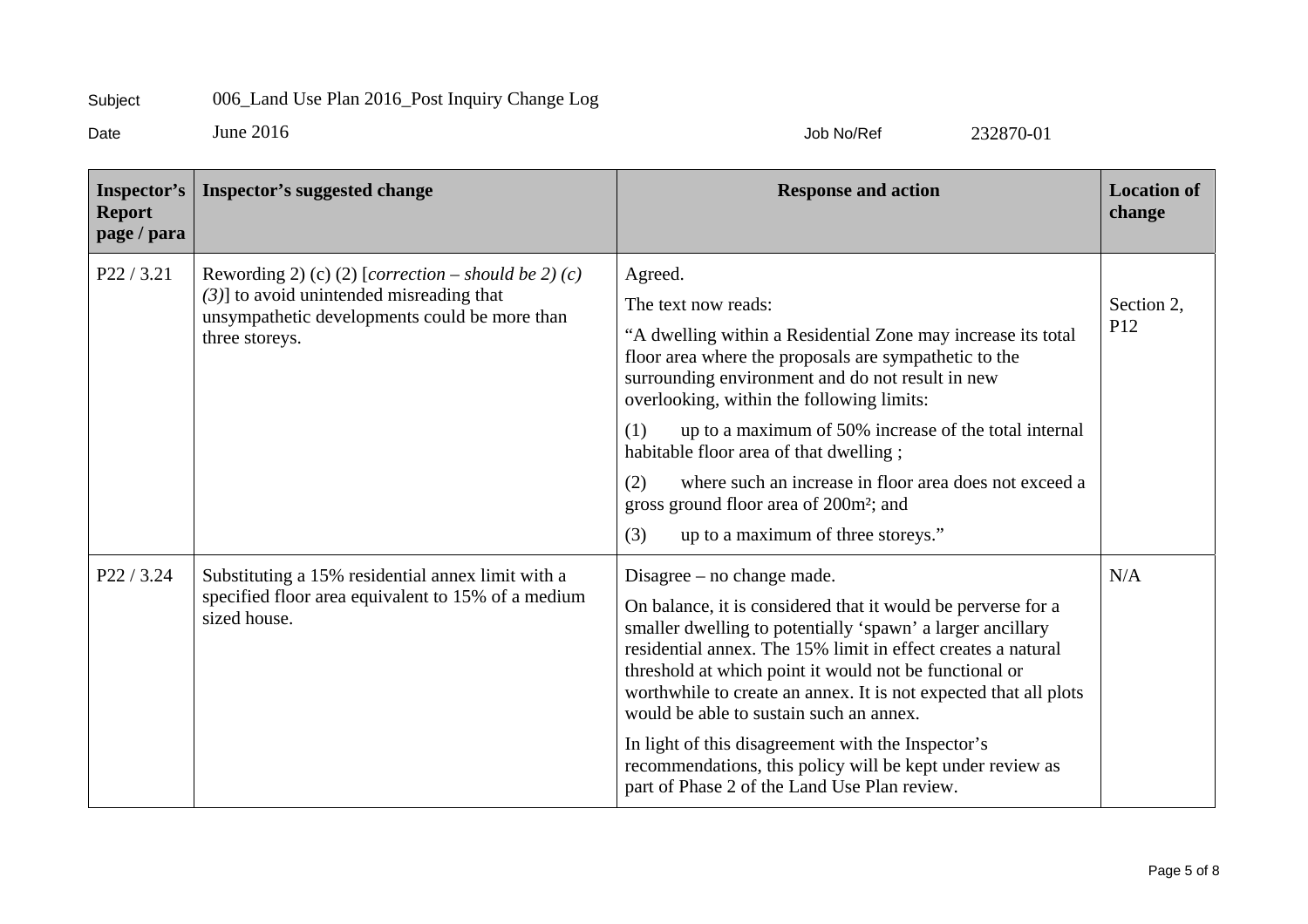Date June 2016 Job No/Ref 232870-01

| Inspector's<br><b>Report</b><br>page / para | <b>Inspector's suggested change</b>                                                                                                                                                           | <b>Response and action</b>                                                                                                                                                                                                                       | <b>Location of</b><br>change             |
|---------------------------------------------|-----------------------------------------------------------------------------------------------------------------------------------------------------------------------------------------------|--------------------------------------------------------------------------------------------------------------------------------------------------------------------------------------------------------------------------------------------------|------------------------------------------|
| $P$ 23 / 3.29                               | Plan amendment to both HCA3 (St Anne) and HCA4<br>(Grand Hotel / Butes) to enable the Belle Vue Hotel<br>site to lie within both HCAs.                                                        | Agreed.<br>HCA3 and HCA4 text amended to reflect this change.<br>Land Use Plan map amended to reflect this change.<br>(For clarity, both the vacant hotel and adjacent cottage in the<br>same ownership are now included in both HCA3 and HCA4.) | Section 2,<br>P <sub>24</sub><br>LUP map |
| P24 / 3.37                                  | Reword HCA3 (St Anne) development description to<br>clarify that development of up to three storeys might<br>not suit the entire area.                                                        | Agreed.<br>HCA3 text now reads:<br>"Infill development may in appropriate settings extend up to<br>three storeys"                                                                                                                                | Section 2,<br>P <sub>24</sub>            |
| P25/3.41                                    | Reword Zone 7 (Harbour and Braye Bay) description<br>to remove reference to consideration of the BDCC<br>consideration, which is already embodied within the<br>planning application process. | Agreed.<br>Zone 7 text now reads:<br>"Development will not be permitted within this Zone unless it<br>complies with the long term comprehensive design of the<br>Harbour and Braye Area."                                                        | Section 2,<br>P <sub>28</sub>            |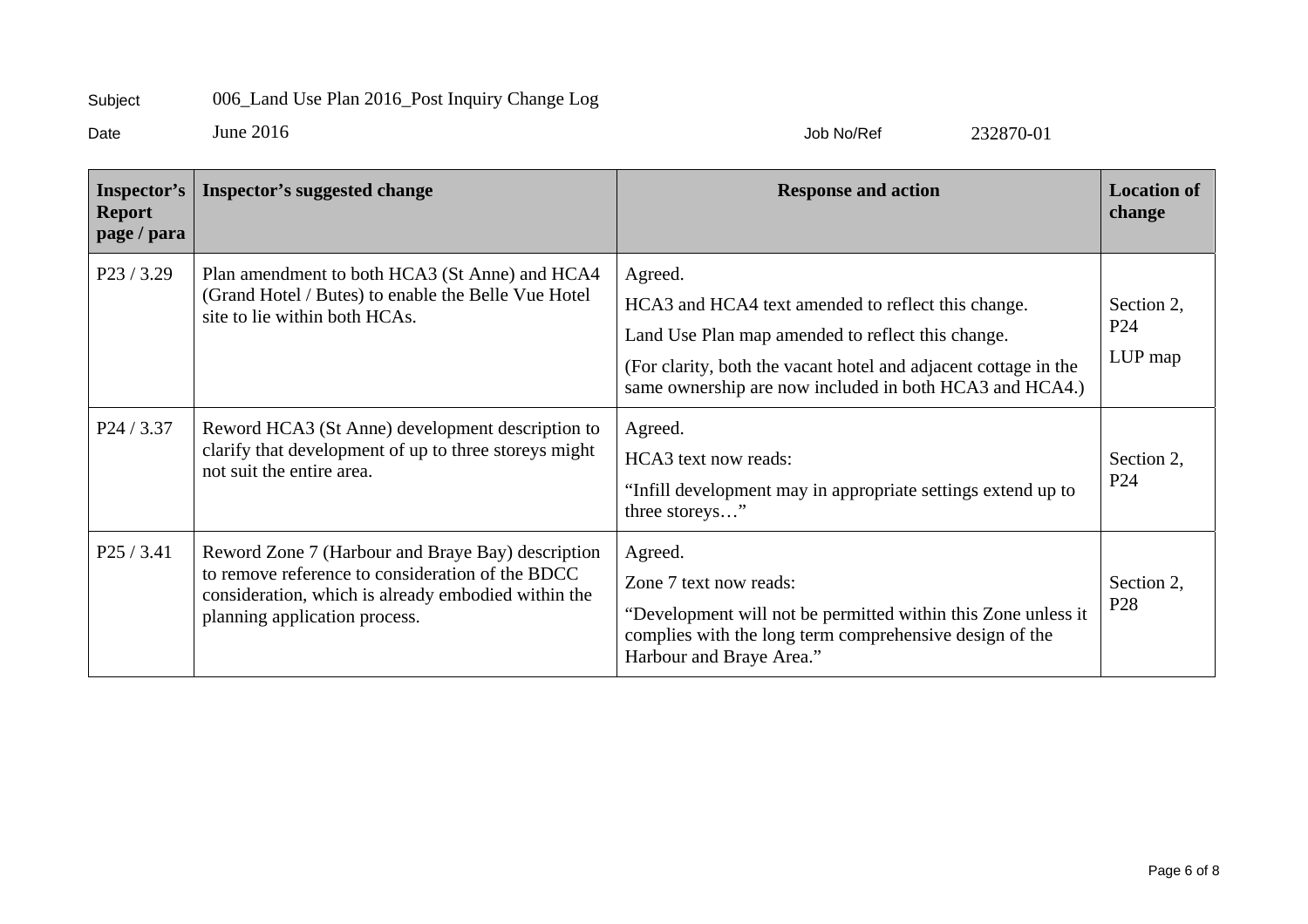Date June 2016 Job No/Ref 232870-01

| Inspector's<br><b>Report</b><br>page / para | Inspector's suggested change                                         | <b>Response and action</b>                                                                                                                                                                                                                                                                                                                                                                                                                                                                                                                                                                                                                               | <b>Location of</b><br>change |
|---------------------------------------------|----------------------------------------------------------------------|----------------------------------------------------------------------------------------------------------------------------------------------------------------------------------------------------------------------------------------------------------------------------------------------------------------------------------------------------------------------------------------------------------------------------------------------------------------------------------------------------------------------------------------------------------------------------------------------------------------------------------------------------------|------------------------------|
| P35 / para                                  | Recommend rezoning PA034 (Land at Valongis)<br>from Zone 5 to HCA11. | Agreed.<br>The site of PA034 has been rezoned from Zone 5 to HCA11,<br>shown on the Land Use Plan map.<br>(It should be noted that the Inspector's Report made it clear<br>that PA034 is an exceptional site which, whilst falling within<br>the current Zone 5, is more akin with the adjacent HCA11.<br>The Inspector concluded that re-designating the site to HCA<br>11 would have negligible practical impact on the safeguarding<br>of Zone 5. The purpose of this rezoning is to 'tidy up' the<br>previous Land Use Plan. Significantly, it does not impact on<br>the standing of or level of protection accorded to the<br>remainder of Zone 5.) | LUP map                      |